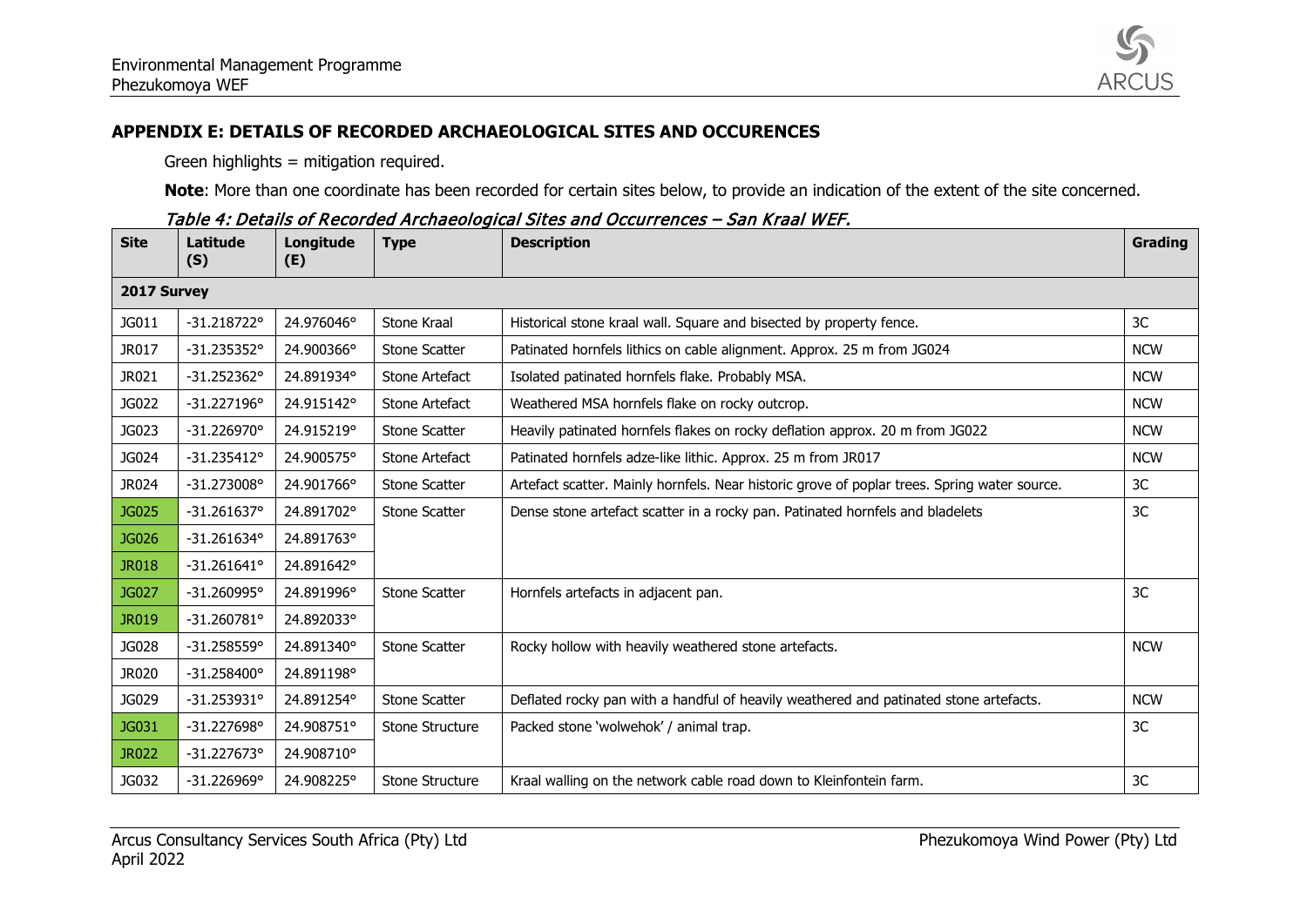

| JR023         | $-31.226979°$        | 24.908337° |                      |                                                                                                                                                                                                                                                                                                                                     |            |  |
|---------------|----------------------|------------|----------------------|-------------------------------------------------------------------------------------------------------------------------------------------------------------------------------------------------------------------------------------------------------------------------------------------------------------------------------------|------------|--|
| JG033         | $-31.266281^{\circ}$ | 24.918577° | Stone Structure      | Packed stone wall that ran across the hillside will be intersected by network cable. Two hornfels                                                                                                                                                                                                                                   | 3C         |  |
| JG034         | $-31.262801^{\circ}$ | 24.918724° |                      | flakes.                                                                                                                                                                                                                                                                                                                             |            |  |
| 2019 Survey   |                      |            |                      |                                                                                                                                                                                                                                                                                                                                     |            |  |
| <b>GEB008</b> | $-31.2455^{\circ}$   | 24.900833° | <b>Stone Scatter</b> | Site in shallow hollow approx. $10 \times 20m$ in extent. Handful of MSA lithics. Same type and same<br>material as noted at WTG202. Worn and patinated (red).                                                                                                                                                                      | <b>NCW</b> |  |
| JG038         | $-31.241433^{\circ}$ | 24.905567° | Stone Scatter        | Scatter of patinated (red) and worn MSA flakes in areas deflated into red cover sand                                                                                                                                                                                                                                                | <b>NCW</b> |  |
| JG039         | $-31.24145°$         | 24.903983° | Stone Scatter        | Dense ( $\pm$ 15-20 pieces / m <sup>2</sup> ) scatter of MSA lithics on patinated (most red, some grey) hornfels.<br>Located within hollows/ bakke in rocky platform in an area roughly 10 x 20 m. Flakes and chunks<br>in the main. Individual pieces with what is probably later (unpatinated) retouch or edge damage.            | 3C         |  |
| JG040         | $-31.2621$ °         | 24.925933° | <b>Stone Scatter</b> | Rock shelter near WTG 308. No obvious deposit within overhang, but plentiful MSA lithics on two<br>rocky platforms in front of and below the shelter. Isolated LSA lithics on hornfels identified -<br>probably Smithfield. Low packed stone wall encloses shelter. Rectangular so probably historical<br>rather than pre-colonial. | 3B         |  |
| 2021 Survey   |                      |            |                      |                                                                                                                                                                                                                                                                                                                                     |            |  |
| J100          | $-31.226906°$        | 24.967405° | Artefact             | MSA/LSA? flake, possible scraper. Somewhat waterworn but with fresh retouch. Isolated. On<br>eroding bank with sheetwash                                                                                                                                                                                                            | <b>NCW</b> |  |
| G001          | $-31.222023$ °       | 24.967767° | Artefact Scatter     | Rock outcrop with evidence of low-grade occupation. Rocks placed to create shelter. Piece of<br>glass (possibly flaked), ceramic shards and 2 x MSA hornfels flakes noted.<br>The site is about 11 m from cable/ road.                                                                                                              | 3C         |  |
| <b>J101</b>   | $-31.215728°$        | 24.899028° | <b>Stone Scatter</b> | MSA/LSA? scatter. Hornfels. Flakes and 1 x core noted. Still black with only light patina. Seem to<br>be associated with an outcropping of hornfels chunks adjacent to a dolerite dyke.                                                                                                                                             | 3C         |  |
| J102          | $-31.214529°$        | 24.898741° | <b>Stone Scatter</b> | MSA lithics on eroding sheetwash. ±100 m downslope of J101. Hornfels but with heavy red<br>patina. Although no clear focus to scatter, it is fairly dense                                                                                                                                                                           | 3C         |  |
| J103          | $-31.221576°$        | 24.904453° | Stone Scatter        | Lithic scatter. Possibly MSA or early LSA. Hornfels. Adjacent to dolerite dyke. Appears to have<br>been exploiting naturally outcropping hornfels. Flakes, radial core with light patina. Chunks.<br>Site lies next to existing farm road up the mountain.                                                                          | 3C         |  |
| J104          | $-31.221843°$        | 24.905146° | <b>Stone Kraal</b>   | Roughly circular stone kraal built on and adjacent to a dolerite dyke and constructed with dolerite                                                                                                                                                                                                                                 | 3C         |  |
| <b>J105</b>   | $-31.221794°$        | 24.905011° |                      | cobbles. Approximately 40 x 40 m in extent. Walls up to 60 cm high in places. A dividing wall runs<br>downslope from G005 to J105. North-western wall heavily overgrown with bushes creating a                                                                                                                                      |            |  |
| <b>J106</b>   | $-31.221773°$        | 24.904839° |                      | dense screen. Not clear if it is Khoi or historical.                                                                                                                                                                                                                                                                                |            |  |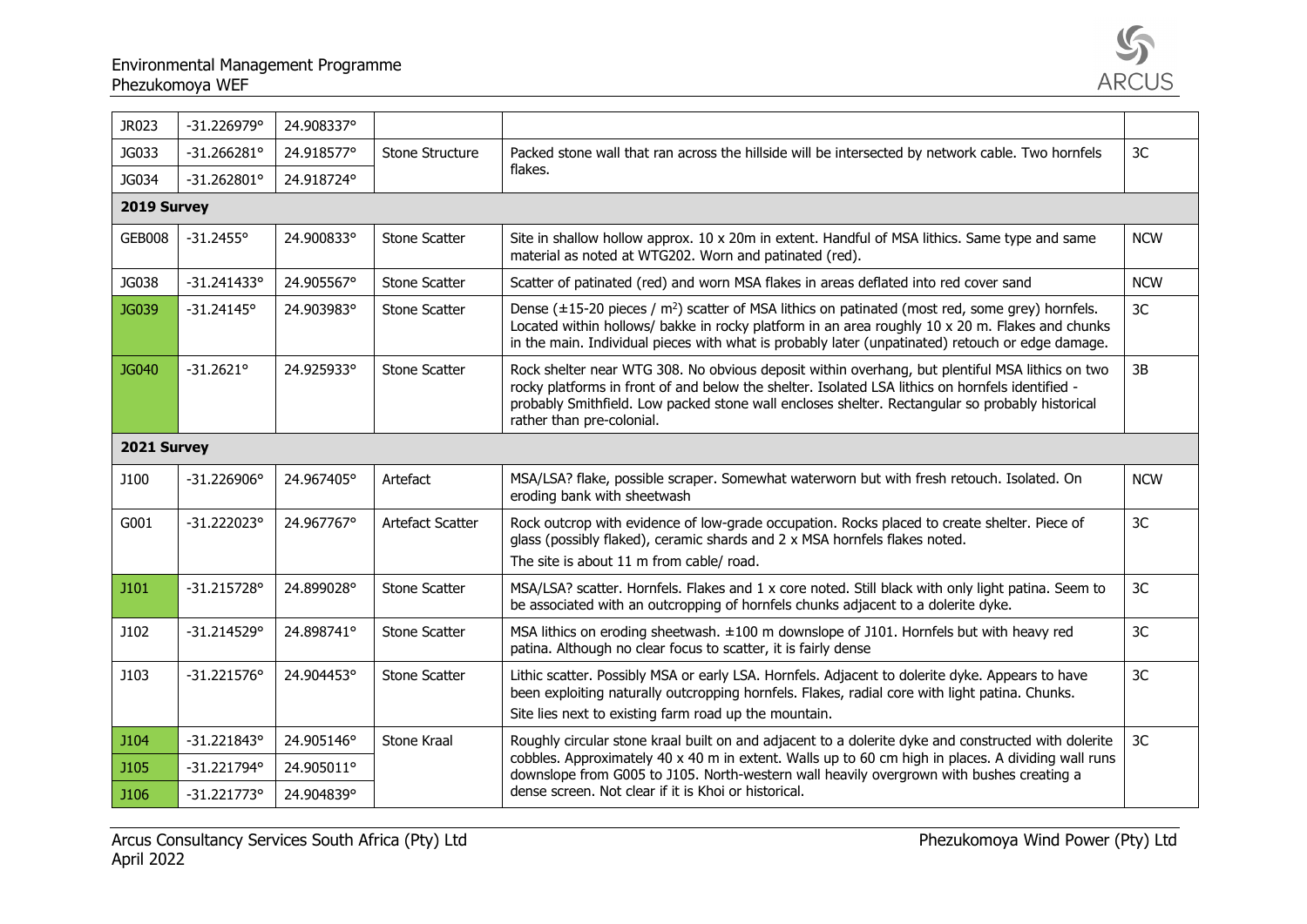

| G004 | $-31.221956°$        | 24.905091° |                      | This site lies approximately 5 m from the cable/ road alignment.                                                                                                                                                                                                                                                                                                                                                                                                                                    |    |
|------|----------------------|------------|----------------------|-----------------------------------------------------------------------------------------------------------------------------------------------------------------------------------------------------------------------------------------------------------------------------------------------------------------------------------------------------------------------------------------------------------------------------------------------------------------------------------------------------|----|
| G005 | $-31.221902°$        | 24.904977° |                      |                                                                                                                                                                                                                                                                                                                                                                                                                                                                                                     |    |
| G006 | $-31.221888°$        | 24.904795° |                      |                                                                                                                                                                                                                                                                                                                                                                                                                                                                                                     |    |
| J107 | $-31.204772$ °       | 24.869390° | Stone Scatter        | Stone scatter on sandy area in natural bowl in dolerite dyke. Hornfels lithics visible across and<br>area of $\pm$ 30 x 50 m. Man appear to have been brought to the surface by meerkat / ground<br>squirrel activity. Late LSA (Wilton) - chunks, cores and flakes. No formal tools noted. On hornfels<br>with light grey patina and most lithics made on patinated hornfels cobbles and pebbles that occur<br>on the site. 1 x patinated hornfels MAS flake.<br>Not on the cable/ road alignment. | 3C |
| J108 | $-31.207659°$        | 24.870203° | <b>Stone Scatter</b> | Stone scatter on the rock outcrop on a low ridge. Crossed by current farm track. Mix of patinated<br>MSA and some quite fresh LSA flakes. Scatter appears to extend along the ridge on either side of<br>the road. Focused on presence of hornfels cobbles and pebbles on outcrop.<br>Not on the cable/ road alignment                                                                                                                                                                              | 3C |
| J109 | $-31.216350°$        | 24.868922° | Stone Cairn          | Series of small, packed-stone cairns, each $\pm$ 50-60 cm in height. Built on a low rocky ridge. Not in                                                                                                                                                                                                                                                                                                                                                                                             | 3C |
| J110 | $-31.216372$ °       | 24.868957° | Stone Cairn          | a single or straight line. Rifle shells found around some. Possible hunting blind remains? Likely<br>modern.                                                                                                                                                                                                                                                                                                                                                                                        |    |
| J111 | $-31.216350°$        | 24.869270° | Stone Cairn          | At least 90 m from road/ cable alignment.                                                                                                                                                                                                                                                                                                                                                                                                                                                           |    |
| J112 | $-31.216272$ °       | 24.869434° | Stone Cairn          |                                                                                                                                                                                                                                                                                                                                                                                                                                                                                                     |    |
| J113 | $-31.216333^{\circ}$ | 24.869497° | Stone Cairn          |                                                                                                                                                                                                                                                                                                                                                                                                                                                                                                     |    |
| J114 | $-31.216312^{\circ}$ | 24.869645° | Stone Cairn          |                                                                                                                                                                                                                                                                                                                                                                                                                                                                                                     |    |
| J115 | $-31.216353^{\circ}$ | 24.869721° | Stone Cairn          |                                                                                                                                                                                                                                                                                                                                                                                                                                                                                                     |    |
| J116 | $-31.216390^{\circ}$ | 24.869717° | Stone Cairn          |                                                                                                                                                                                                                                                                                                                                                                                                                                                                                                     |    |
| J117 | $-31.216366$ °       | 24.869816° | Stone Cairn          |                                                                                                                                                                                                                                                                                                                                                                                                                                                                                                     |    |
| J118 | $-31.216325°$        | 24.869838° | Stone Cairn          |                                                                                                                                                                                                                                                                                                                                                                                                                                                                                                     |    |
| J119 | $-31.216137°$        | 24.869973° | Stone Cairn          |                                                                                                                                                                                                                                                                                                                                                                                                                                                                                                     |    |
| J120 | $-31.216316°$        | 24.870035° | Stone Cairn          |                                                                                                                                                                                                                                                                                                                                                                                                                                                                                                     |    |
| J121 | $-31.216335°$        | 24.870175° | Stone Cairn          |                                                                                                                                                                                                                                                                                                                                                                                                                                                                                                     |    |
| J123 | $-31.216328°$        | 24.870253° | Stone Cairn          |                                                                                                                                                                                                                                                                                                                                                                                                                                                                                                     |    |
| J124 | $-31.216305°$        | 24.870281° | Stone Cairn          |                                                                                                                                                                                                                                                                                                                                                                                                                                                                                                     |    |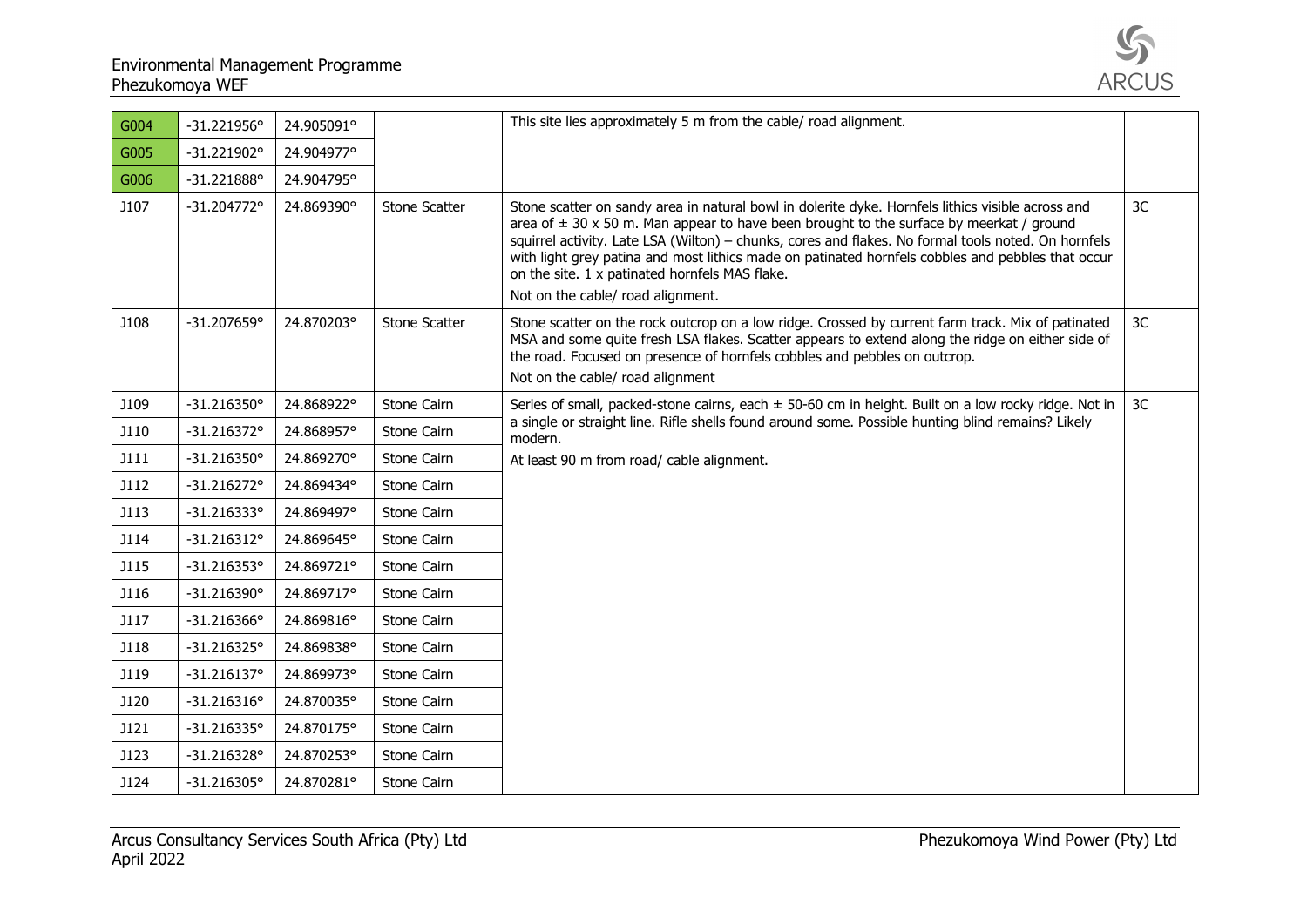

| G007        | $-31.216246°$        | 24.869914° | Stone Cairn            |                                                                                                                                                                                                                                                                                                                                                                                                                                                                                                                                                                                                                             |            |
|-------------|----------------------|------------|------------------------|-----------------------------------------------------------------------------------------------------------------------------------------------------------------------------------------------------------------------------------------------------------------------------------------------------------------------------------------------------------------------------------------------------------------------------------------------------------------------------------------------------------------------------------------------------------------------------------------------------------------------------|------------|
| G008        | $-31.216263$ °       | 24.869812° | Stone Cairn            |                                                                                                                                                                                                                                                                                                                                                                                                                                                                                                                                                                                                                             |            |
| G009        | $-31.216261°$        | 24.869745° | Stone Cairn            |                                                                                                                                                                                                                                                                                                                                                                                                                                                                                                                                                                                                                             |            |
| G010        | $-31.216260°$        | 24.869655° | <b>Stone Cairn</b>     |                                                                                                                                                                                                                                                                                                                                                                                                                                                                                                                                                                                                                             |            |
| G011        | $-31.218508°$        | 24.869486° | <b>Stone Scatter</b>   | 'Pan' with patinated and waterworn hornfels MSA lithics on deflated surface. Visible in area of $\pm$<br>70 x 10 m.                                                                                                                                                                                                                                                                                                                                                                                                                                                                                                         | <b>NCW</b> |
| G012        | $-31.219079°$        | 24.869651° | Stone Scatter          | 'Pan' with patinated MSA lithics on deflated surface. Including large blade                                                                                                                                                                                                                                                                                                                                                                                                                                                                                                                                                 | <b>NCW</b> |
| <b>J125</b> | $-31.220422$ °       | 24.870480° | <b>Stone Scatter</b>   | Deflated 'pan' with a scatter of heavily patinated and worn hornfels lithics. MSA. Visible in an area<br>$\pm$ 5 x 5 m but more lithics likely to be present under the surrounding coversands.                                                                                                                                                                                                                                                                                                                                                                                                                              | <b>NWC</b> |
| <b>J126</b> | $-31.221897°$        | 24.869600° | <b>Stone Scatter</b>   | Large, rich LSA stone scatter. Lithics visible at least 20 x 20 m around J126. Lightly patinated<br>hornfels (Wilton?). Single non-hornfels piece recorded: possibly crystal quartz. Heavily abraded<br>and four-sided. Some older, possibly MSA lithics present - with typical red patination but not<br>heavily worn - including a possible endscraper (Lockshoek?). Site encircled by a dolerite dyke and<br>on a flat gently sloping sandy area. Most lithics appear to have been brought to the surface by<br>the burrowing of meerkats / ground squirrels.<br>Site approximately 95 m from the cable/ road alignment. | 3C         |
| <b>J127</b> | $-31.222744°$        | 24.871648° | <b>Stone Structure</b> | Small, circular packed-stone feature on top of sandstone outcrop. $\pm$ 1.8 x 1m. Wall no more than<br>2 courses high at maximum. No cultural material noted. Hunting blind? Age indeterminate<br>Approximately 90 m from the cable/ road alignment.                                                                                                                                                                                                                                                                                                                                                                        | 3C         |
| G013        | $-31.225114^{\circ}$ | 24.870940° | <b>Stone Scatter</b>   | Large 'pan' with scatter of patinated and weathered MSA lithics on deflated surface.                                                                                                                                                                                                                                                                                                                                                                                                                                                                                                                                        | <b>NCW</b> |
| <b>J128</b> | $-31.228773$ °       | 24.872254° | <b>Stone Scatter</b>   | Large and dense scatter of LSA Lockshoek lithics in erosion gullies and on sheetwash on slope                                                                                                                                                                                                                                                                                                                                                                                                                                                                                                                               | 3C         |
| J129        | $-31.228653$ °       | 24.872392° |                        | below rocky outcrop. Visible in area at least 80 x 150 m (between J129, J130, G015 and G016).<br>Lithics not visible on the surrounding non-eroded sands but are plentiful where there is erosion.                                                                                                                                                                                                                                                                                                                                                                                                                          |            |
| <b>J130</b> | $-31.229398°$        | 24.872228° |                        | Lithics likely to occur under non-eroded coversand.                                                                                                                                                                                                                                                                                                                                                                                                                                                                                                                                                                         |            |
| G015        | $-31.229316°$        | 24.871349° |                        | All made on hornfels and have light grey patination. Includes a number of cores (one of which is<br>a reused MSA flake), flakes, chunks and chips. Predominant lithics on the site are end- / duck-                                                                                                                                                                                                                                                                                                                                                                                                                         |            |
| G016        | $-31.229701°$        | 24.871703° |                        | billed scrapers. 12 recorded in brief walkover of a small portion of the scatter.<br>Lies directly on the cable/ road alignment.                                                                                                                                                                                                                                                                                                                                                                                                                                                                                            |            |
| J131        | $-31.229008°$        | 24.873132° | <b>Stone Mound</b>     | Low stone mound $\pm$ 1.5 m in extent and roughly circular. Level with surrounding soil. Possibly<br>human. Grave?<br>Approximately 100 m from cable/ road alignment.                                                                                                                                                                                                                                                                                                                                                                                                                                                       | 3C         |
| J132        | $-31.231369°$        | 24.874225° | Stone Wall             |                                                                                                                                                                                                                                                                                                                                                                                                                                                                                                                                                                                                                             | 3C         |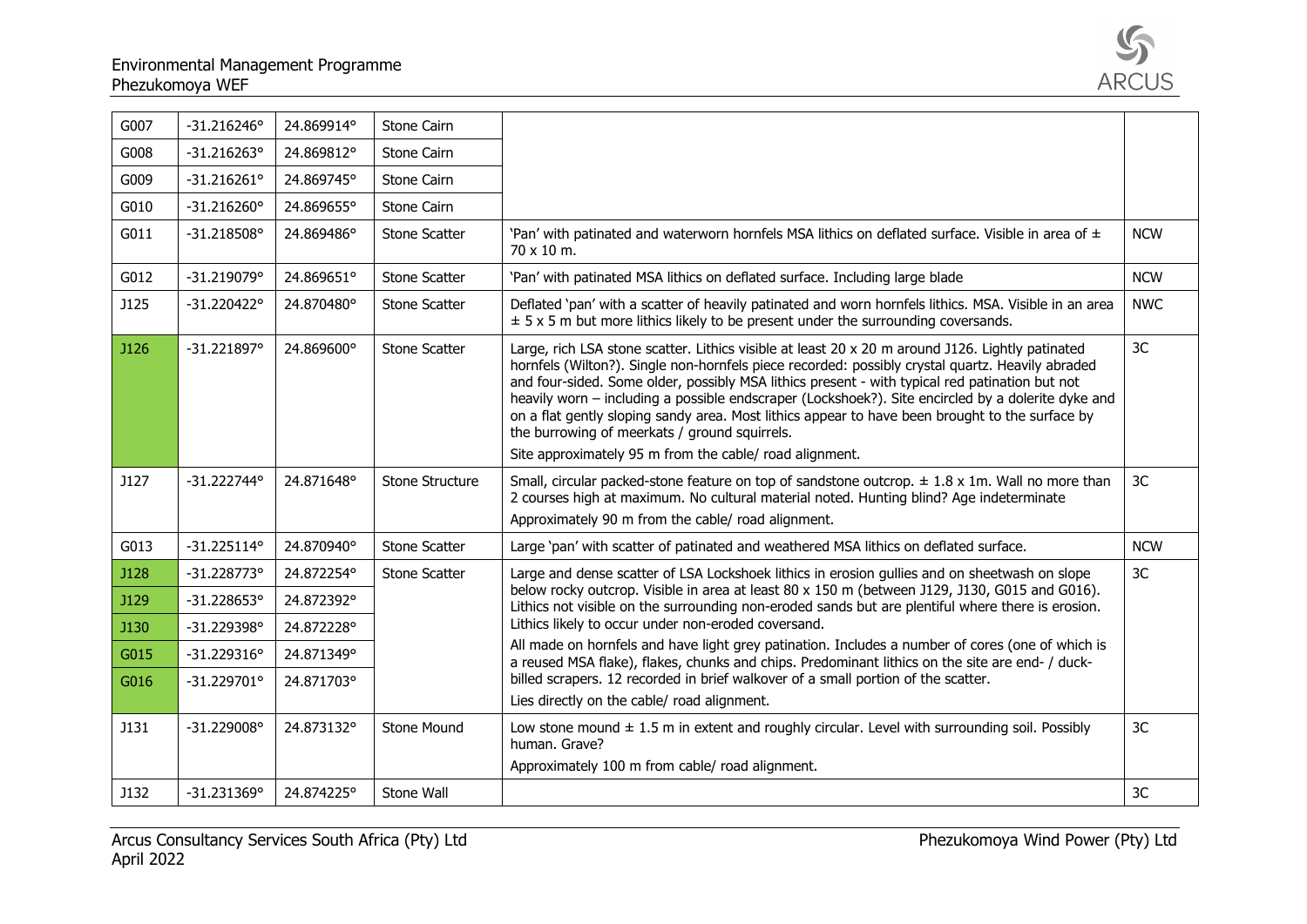

| <b>J135</b> | $-31.232198°$        | 24.873643° |                        | Historical boundary wall. Primarily packed dolerite. Extends up slope of hill, over shoulder across                                                                                                                                           |    |
|-------------|----------------------|------------|------------------------|-----------------------------------------------------------------------------------------------------------------------------------------------------------------------------------------------------------------------------------------------|----|
| J136        | -31.233894°          | 24.872675° |                        | drainage and them terminates on mountain slope. Total length approximately 580 m.<br>For most of its length the wall lies sufficiently distant from the cable/ road alignment not to be                                                       |    |
| G017        | -31.233084°          | 24.873134° |                        | affected. However, the two cross at roughly J136/G018.                                                                                                                                                                                        |    |
| G018        | -31.233894°          | 24.872682° |                        |                                                                                                                                                                                                                                               |    |
| G019        | $-31.234563$ °       | 24.872216° |                        |                                                                                                                                                                                                                                               |    |
| J133        | $-31.231287°$        | 24.874264° | <b>Stone Structure</b> | Three-sided square packed slate structure attached to northern terminus of historical boundary<br>wall. Open to the east. Wall up to 50 cm high and $\pm$ 80 cm thick. Interior space $\pm$ 1.8 x 1.5 m.                                      | 3C |
|             |                      |            |                        | More than 150 m from cable/ road alignment.                                                                                                                                                                                                   |    |
| J134        | $-31.231416°$        | 24.874198° | Stone Structure        | Three-sided square packed slate and dolerite structure attached to eastern side of historical<br>boundary wall roughly 20 m upslope of J133. Open to the to north-west. Walls $\pm$ 80 cm thick.<br>Interior space $\pm$ 1.5 m <sup>2</sup> . | 3C |
|             |                      |            |                        | More than 140 m from cable/ road alignment.                                                                                                                                                                                                   |    |
| G020        | $-31.234392°$        | 24.871910° | <b>Stone Scatter</b>   | Stone scatter around lone boulder, approximately 20 m in extent downslope of rock. LSA<br>Lockshoek on hornfels. Includes numbers of endscrapers.                                                                                             | 3C |
|             |                      |            |                        | 60 m from cable/ road alignment.                                                                                                                                                                                                              |    |
| G021        | $-31.234268°$        | 24.871497° | <b>Stone Scatter</b>   | Stone scatter around lone boulder, within approximately 15 m radius of rock. LSA Lockshoek on<br>hornfels. Includes numbers of endscrapers. Handful of patinated MSA lithics also noted                                                       | 3C |
|             |                      |            |                        | 100 m from cable/ road alignment.                                                                                                                                                                                                             |    |
| G022        | $-31.234046$ °       | 24.870744° | <b>Stone Scatter</b>   | Stone scatter around lone boulder, within approximately 15 m radius of rock. LSA Lockshoek on<br>hornfels - flakes and core180. Handful of patinated MSA lithics also noted.                                                                  | 3C |
|             |                      |            |                        | 180 m from cable/ road alignment.                                                                                                                                                                                                             |    |
| J1351       | $-31.206250^{\circ}$ | 24.876848° | <b>Historical Dump</b> | Historical farm ash heap. Approximately 30 x 7 m in extent. A digger cut on one side and meerkat                                                                                                                                              | 3C |
| G023        | $-31.206245^{\circ}$ | 24.877146° |                        | burrows suggest a depth of deposit of about 20 cm. Rich in bone, mid- to late19th century<br>ceramics (incl. annular ware and stoneware), glass, metal. Some metal slag. Pre-colonial lithics<br>noted. Also OES.                             |    |
|             |                      |            |                        | J1351 and G023 mark the two extremities of the dump.                                                                                                                                                                                          |    |
|             |                      |            |                        | Lies directly on the cable/ road alignment.                                                                                                                                                                                                   |    |
| G024        | -31.206836°          | 24.876886° | Stone Kraal            | Rectangular stone-walled kraal on northern slope of dolerite dyke. $\pm$ 30 x 10 m. Some historical                                                                                                                                           | 3C |
| G025        | $-31.207057$ °       | 24.876753° |                        | material noted within the kraal as well as a few pre-colonial lithics.<br>Approximately 20 m from cable/ road alignment.                                                                                                                      |    |
| <b>J137</b> | -31.273209°          | 24.927225° | Stone Walling          | Packed stone and earth field boundary walls. Old fruit trees present in places along wall.                                                                                                                                                    | 3C |